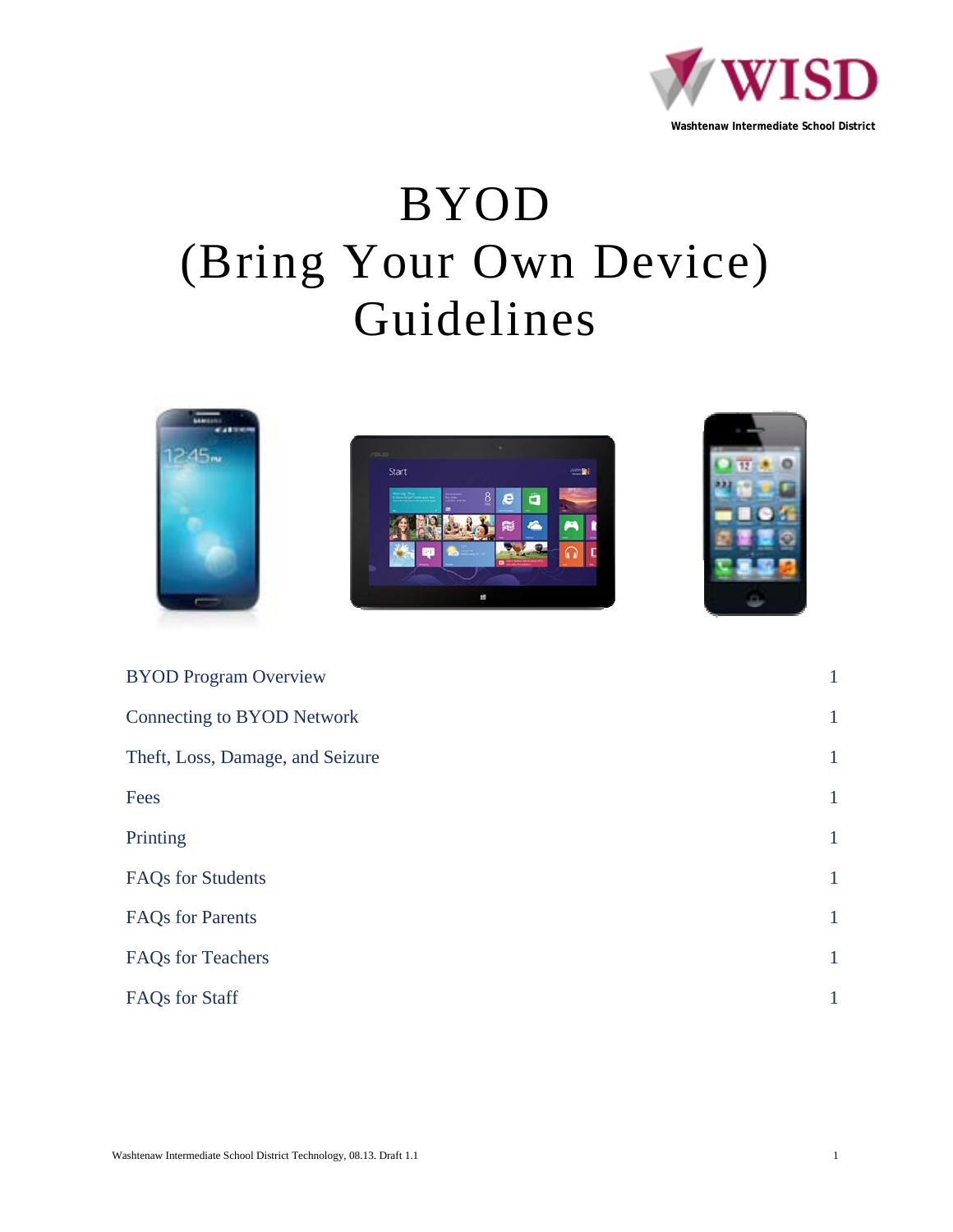# BYOD Program

# **BYOD Program Overview**

Washtenaw Intermediate School District is dedicated to delivering the necessary services to maximize learning and efficiency by integrating technology into academic content. Access to the Internet will be provided by a BYOD only network, which is part of the wireless network controlled by the WISD. While on this network, all students, staff, and guests are expected to adhere to the Technology Acceptable-Use-Agreement, as well as any applicable classroom, building, and rules of conduct. Additionally, in compliance with the Children's Internet Protection Act (CIPA), the WISD will filter inappropriate content for users connected to the BYOD network.

The BYOD network is for educational purposes only. Educational purposes are defined as classroom activities, research, career development; activities related to WISD approved functions and events, etc. Inappropriate network activities include, but are not limited to those deemed lewd, profane, obscene, vulgar, or threatening in content or in communication. Other activities that are not appropriate include torrents, streaming of non-educational movies, or other highbandwidth functions.

Harassment, humiliation, and threatening actions are not tolerated (i.e. cyber-bullying). Any reasonable suspicion of cyber-bullying is subject to disciplinary action including the involvement of law enforcement and seizure of your BYOD device.

## **Connecting to BYOD Network**

The "WISD-Guest" and "WISD-Public" networks are the only acceptable wireless networks for non-District owned, BYOD devices to be connected to. To connect to "WISD-Guest," inquire with the point person in each building about the "Guest" credentials, which change periodically. Connection to the "WISD-Public" is only available in the main WISD building in the conference center area. To connect to this network, you must provide a valid, current email address. This network is regularly monitored. Bandwidth and connection time will be applied. Updates to applications or operating systems are prohibited.

# **Theft, Loss, Damage, and Seizure**

Washtenaw Intermediate School District is not responsible for any theft, damage, or loss of any non-District device or information that may be contained on such a device. It is the responsibility of the owner of the device to ensure that the device is safe and secure. Reasonable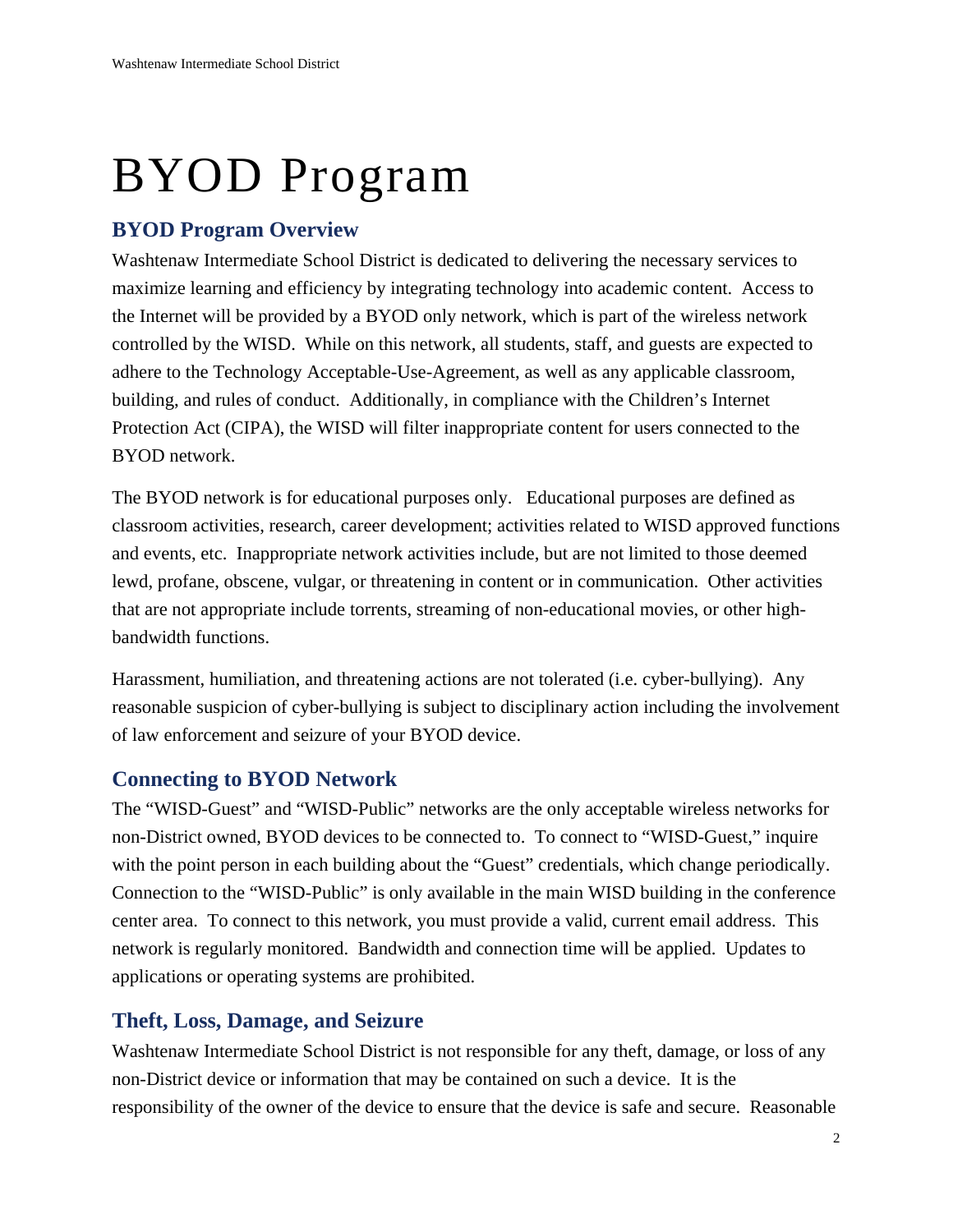suspicion of criminal behavior while connected to the BYOD network may result in seizure of your device by the appropriate personnel including law enforcement and other litigious parties.

## **Fees**

Washtenaw Intermediate School District is not responsible for any fees that may be accrued on any personal technology while connected to the BYOD network. All fees and charges related to texting or Internet use on any BYOD device is the sole responsibility of the owner.

# **Printing**

There is currently no printing available on the BYOD network.

## **FAQs for Students**

#### **Do I need to have anti-virus software on my laptop or other applicable device?**

Yes. Students and staff will need to install appropriate anti-virus software on their device(s) before connecting it to the BYOD network. If your device is found to be causing harm on the network, you will be asked to disconnect. Remediating computer virus infection or other computer issues that impact the network are the sole responsibility of the owner. For Internet safety and tips go to: http://wash.k12.mi.us/techservices/internetsafety.php

# **Do I have to register my laptop, smartphone, or other technology with school administrators or teachers?**

No. However, remember it is up to the classroom or building policy as to when and whether you can use your technology.

#### **If I cannot get connected to the student BYOD network, who do I call?**

Support for student-owned devices is the responsibility of the owner. WISD staff is not responsible for technical issues. Also, there may be someone in your class who can help. In the settings menu of your device, there is usually an icon for a network, go to this icon and select BYOD from the list of networks to join. Always consult your device's owner's manual or "Help" menu for exact directions on how to access a wireless network.

#### **Can I access Facebook or other social media on my device?**

Connectivity to the wireless network is just like connecting to the District network when it comes to sites you can access. It is important to remember that even though you are using your personal technology, you must comply with the District's Student Technology Acceptable Use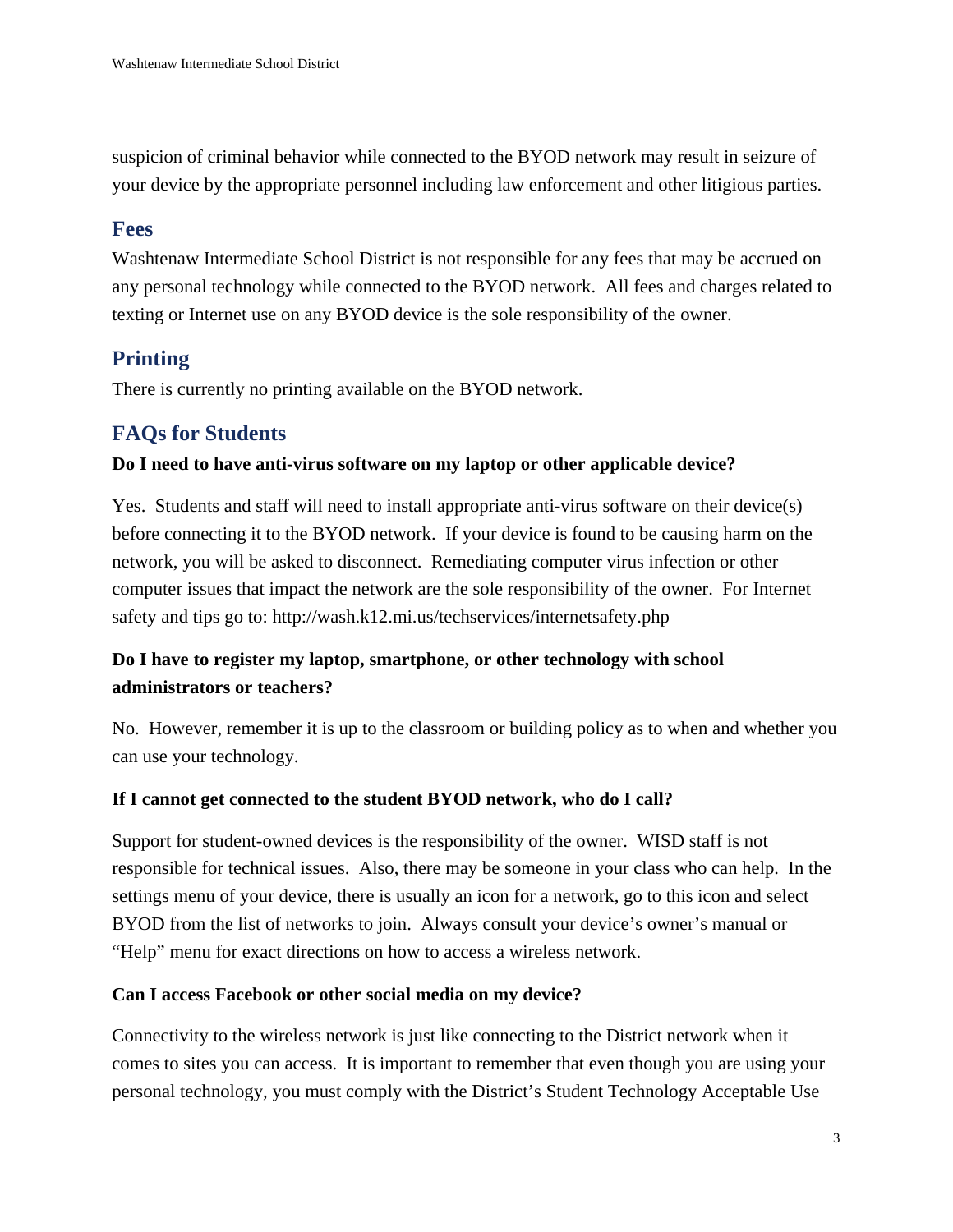Policy (AUP). Policy on what sites you are allowed to access may vary and change overtime. The AUP can be located at:

http://wash.k12.mi.us/indexpages/deptindex.php?deptid=8#Tech\_Forms

#### **Can I use my device in all of my classes?**

That is up to the teacher of each of your classes. Even if you are often allowed to use the device on a regular basis, there are times that you may not be able to use your device.

#### **Will I be able to charge my device at school?**

There are limited power outlets depending on building and room. Due to safety concerns, you may be asked to unplug your device. That being said, students should make it a priority to make sure their devices are fully charged before coming to school.

## **I have a data plan from a service provider that allows Internet access without using the BYOD network. Is this allowed?**

Students should not access the Internet through any cellular data provider while on school premises as it is unfiltered.

## **Am I still held accountable for the Student Technology Acceptable-Use Policy that I signed even though this is my own personal device?**

Yes. Your signed AUP remains in fully effect even when you are using your own laptop, smartphone, tablet, or other digital communication device. Each time you attempt to access the network at school, you are expected to abide to the Terms and Conditions of the Student Technology AUP. Violating the Student Technology AUP may constitute an immediate withdrawal of network privileges and/or other remediating steps as determined by the appropriate staff.

## **FAQs for Parents**

# **If my student uses their own technology at school, will they be able to access things they normally cannot while using District technology?**

Anyone connecting to the Washtenaw Intermediate School District wireless network will be filtered in the same way as using WISD-owned technology.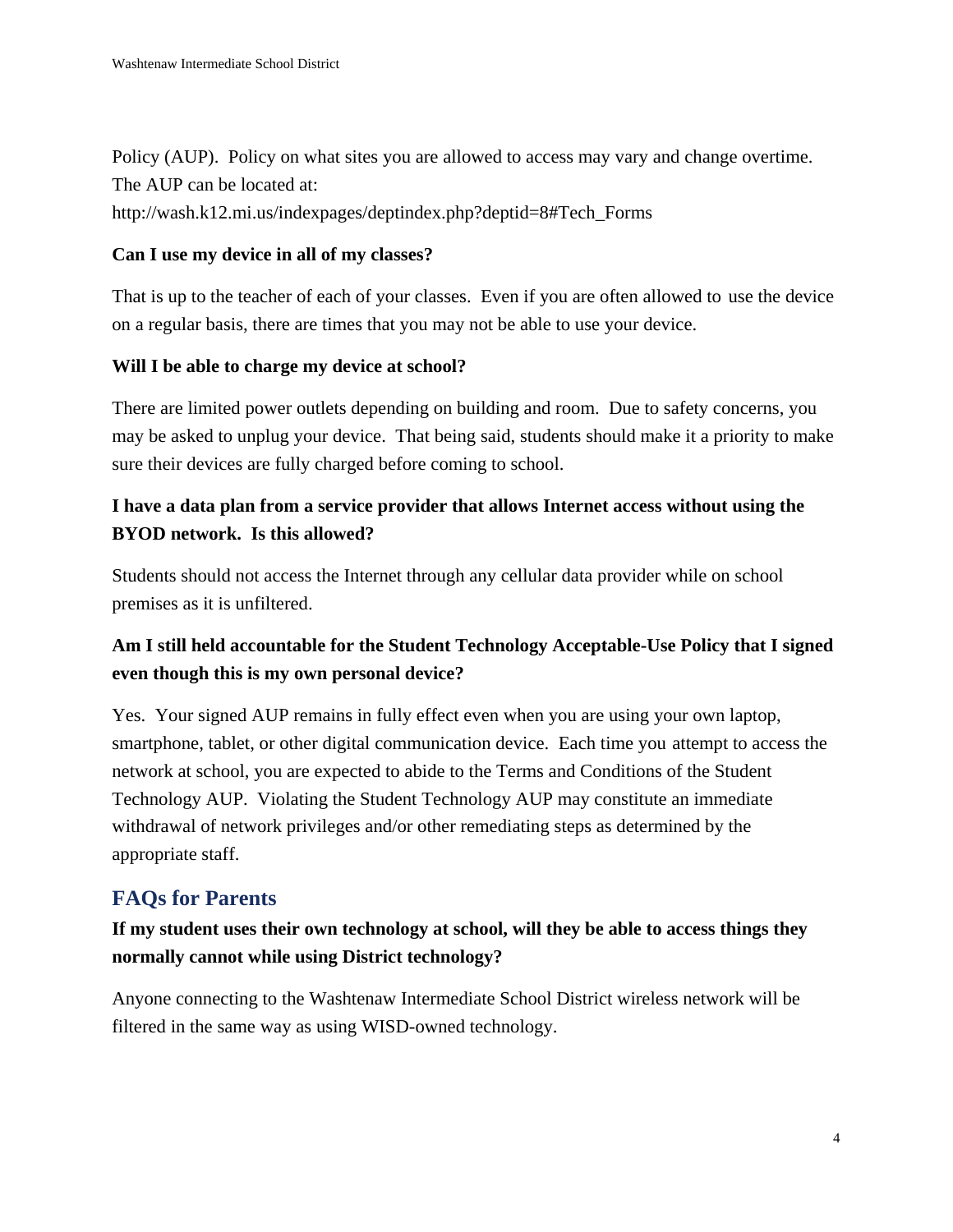# **Since the District is promoting BYOD, does that mean that I have to buy my child a laptop or smartphone or another technology device?**

No. This is simply allowing those students who have technology the option to bring it to school with the permission of the teacher(s) to be used for instructional purposes.

### **What if I do not want my child to use the Internet?**

If your child does not choose to sign the AUP then they will not be allowed on the Internet. Simply instruct your child in this manner and please contact your child's teacher and administration to make them aware of this request.

### **What if my child's laptop or other technology device is stolen?**

Washtenaw Intermediate School District is not responsible for any damage or theft of studentowned devices. Keeping track of the device's serial number, model and type at home is suggested. Theft or vandalism of any kind should be reported immediately to a School Building Administrator so he/she can take the appropriate steps.

#### **What are the building/classroom rules for using student-owned devices including phones?**

Teachers will make the final decisions for any technology used in their classrooms; studentowned devices would be no different. It will be up to the individual classroom teachers to communicate their expectations to students and parents. Feel free to contact your child's teacher(s) or School Building Administration for his/her expectations.

#### **Does the District have an Acceptable Use Policy for technology?**

Yes, all students are required to read and sign a Student Technology Acceptable Use Policy (AUP) in order to use District technology and technology related services. To view the Student Acceptable Use Policy goes to:

http://wash.k12.mi.us/indexpages/deptindex.php?deptid=8#Tech\_Forms

# **FAQs for Teachers**

## **Am I required to let students use their phones and laptops in my classroom?**

No, we encourage teachers to incorporate technology into everyday teaching. However, it is completely up to the individual classroom teacher as to whether students may use their technology.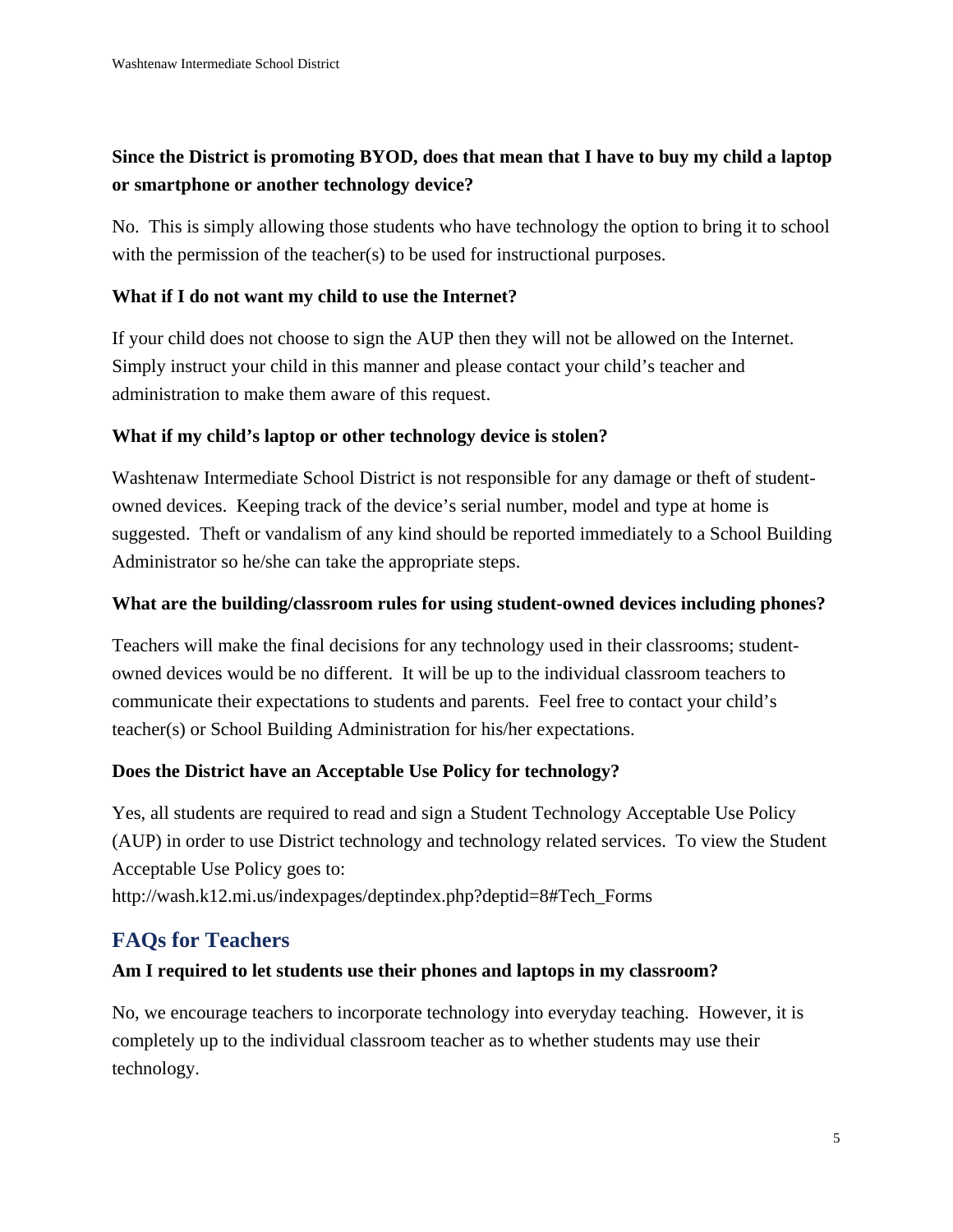# **If my students have trouble connecting to the BYOD network or using their own technology, is it up to me to help?**

No. Students that experience trouble with their own technology should try to work it out using their user manuals, help menus, or on their own. WISD staff is not responsible or expected to provide support for student-owned devices. However, you are welcome to help if you choose, but it is not a staff member's responsibility to ensure that student-owned technology is functioning properly. If you choose to help, it should not impact the classroom environment.

## **If students use their own technology, will they be able to get to sites that aren't allowed in school?**

No. Anyone connecting to the BYOD network (students, parents or staff) will be filtered just as they would be using WISD-owned devices.

# **What if a student is using his/her device inappropriately, i.e., accessing sites that aren't educationally related, texting friends during school hours, bullying, etc.?**

The same disciplinary actions apply to those bringing BYOD devices, as using school-owned devices. It would be good to periodically remind students about being good digital citizens when using technology.

#### **What should I do if one of my student's devices is damaged or stolen?**

Any theft or damage issues should be handled as you normally would in your school building. It would be good to remind students to keep a record of their device's serial number just in case a theft occurs.

## **Am I allowed to use my own personal computer or other technology device on the BYOD network?**

Yes. Please note though that building printers will not be accessible with your personal device(s) as this time. Finally, remember that your signed Staff AUP remains in effect even when you are using your personal laptop, smartphone, etc., on district technology services.

# **FAQs for Staff**

**Am I allowed to use my own personal computer or other technology device on the BYOD network?**